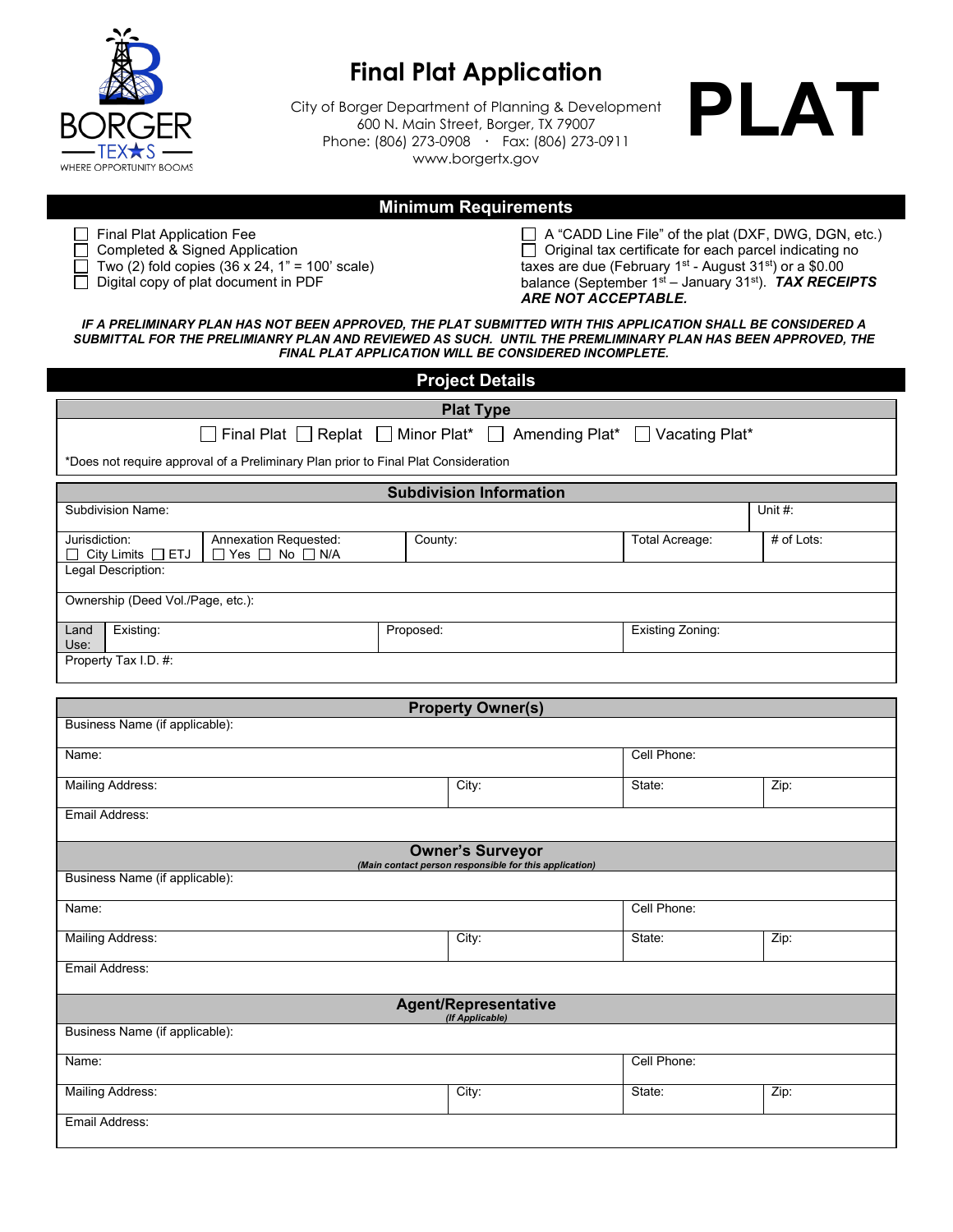### **Code Vesting**

**The following information will be used to determine if this application vests to a previous ordinance and apply appropriate codes and standards. Vesting is limited as provided in Chapter 245 of the Texas Local Government Code or other applicable law.**

Is this application a continuation of a project with a plat previously approved by the City and are you requesting that this application be reviewed under previous ordinance(s) as applicable?

| -- | N٥ |
|----|----|
|    |    |

If yes, please provide the following information:

Project/Subdivision Name: Date/Timeframe when submitted:

# **Subdivision Variance Request**

**Article 10.04 of the Borger Code of Ordinances allows the City Council to grant variances, under certain circumstances, to subdivision regulations. No variance will be considered approved until official action by the City Council.**

Are you requesting a variance to any of the subdivision requirements?

 $\Box$  Yes  $\Box$  No

If yes, please provide the following information:

#### **Requested Variances**

*List the regulations requested for variance.*

*Explain the special circumstances or conditions affecting the land involved that strict application of the subdivision regulations would deprive the property owner of the reasonable use of his land.*

*Describe how the variance is necessary for the preservation and enjoyment of a substantial property right of the property owner.*

*Describe how the granting of this variance will not be detrimental to the public health, safety or welfare or injurious to other property in the area, or to the City in administering subdivision regulations.*

# **Owner Signature**

 $\Box$  I will represent myself; or

 $\Box$  I hereby designated the person listed in the Agent/Representative section of this application to act in the capacity as my agent for filing, processing, representation and/or presentation of this application. The agent shall be the principal contact person for responding to all requests for information and for resolving all issues of concern relative to this application.

*I HEREBY CERTIFY THAT I am the owner of the property and further certify that the information provided on this application is true and correct. By signing below, I agree that the City of Borger (the "City") is authorized and permitted to provide information contained within this application, including*  the email address, to the public. The City is also authorized and permitted to reproduce any copyrighted information filed in connection with the *application, if such reproduction is associated with the application in response to a Public Information Request.*

Owner Signature: Date and the Date of the Date of the Date of the Date of the Date of the Date of the Date of the Date of the Date of the Date of the Date of the Date of the Date of the Date of the Date of the Date of the

# **Local Government Code Waiver**

*The Texas Local Government Code, Section 212.009 requires that the municipal authority responsible for approving plats must take action on a plat*  within thirty (30) days of the plat application being submitted. If, for any reason, the plat is not ready for approval, the plat will be forwarded to the *Planning and Zoning Commission with a staff recommendation of denial. By signing this waiver, I hereby waive the right for action within thirty (30)*  days of the submittal day of *days of the submittal day of nume) and allow all parties time to make revisions and prepare the documents necessary for approval by the Planning and Zoning Commission.* 

Owner Signature: 
Date 
Development Contract 

Development Contract 

Date 

Development Contract 

Development Contract 

Development Contract 

Development Contract 

Development Contract 

Development Contract 

Develop